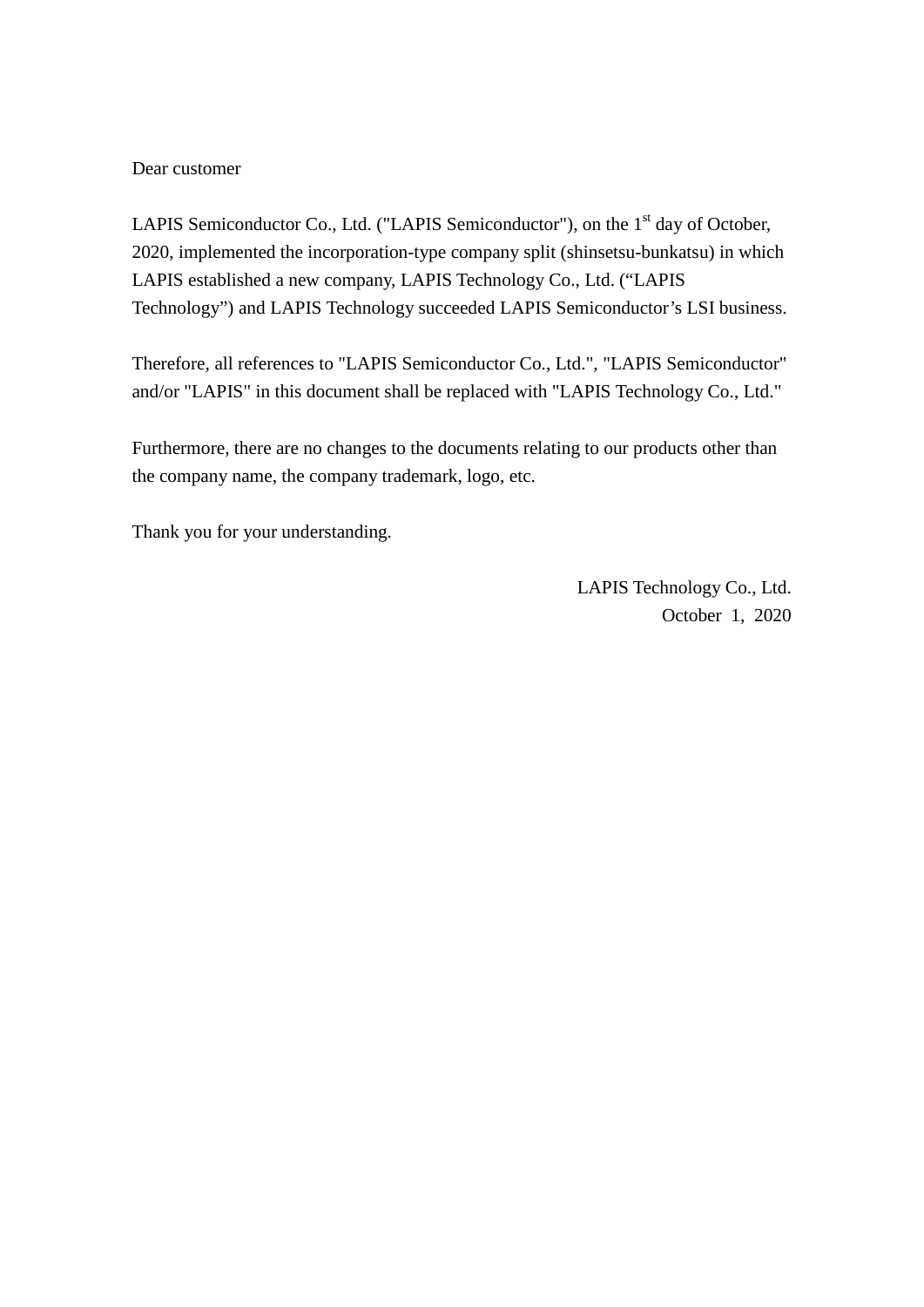

#### **RE : Last-Buy Notification for On-chip emulator, "nanoEASE"**

Dear Customer:

We need your attention to this Last-Buy notication for nanoEASE.

Our last acknowledgement date of your purchase orders for the on-chip emulators will be September 30, 2020 in Japan time, please order EASE1000 V2 over thereafter.

For more details, please refer to another document, "Migration of On-chip Emulator from nanoEASE to EASE1000 V2".

- 1. APPLICABLE PRODUCTS nanoEASE
- 2. LAST DAY FOR YOUR PURCHASE ORDERS September 30, 2020
- 3. HOW TO RESPOND

nanoEASE you may now possess could be kept on use even beyond the above-mentioned Last Buy date.

Please migrate to EASE1000 V2 when replacement is required due to expansion, damage, or maintenance.

To continue using nanoEASE, please use the software development tools described in "4.Software Development Tools".

When replacing with EASE1000 V2, please refer to the another document "Migration of On-chip Emulator from nanoEASE to EASE1000 V2".

Sincerely yours,

Marketing Team MCU Business Promotion Division LSI Development Headquarters LAPIS Semiconductor Co., Ltd.

# **LAPIS Semiconductor Co., Ltd.**

2-4-8 Shinyokohama, Kouhoku-ku, Yokohama, 222-8575, JAPAN TEL +81-45-476-9212 http://www.lapis-semi.com/

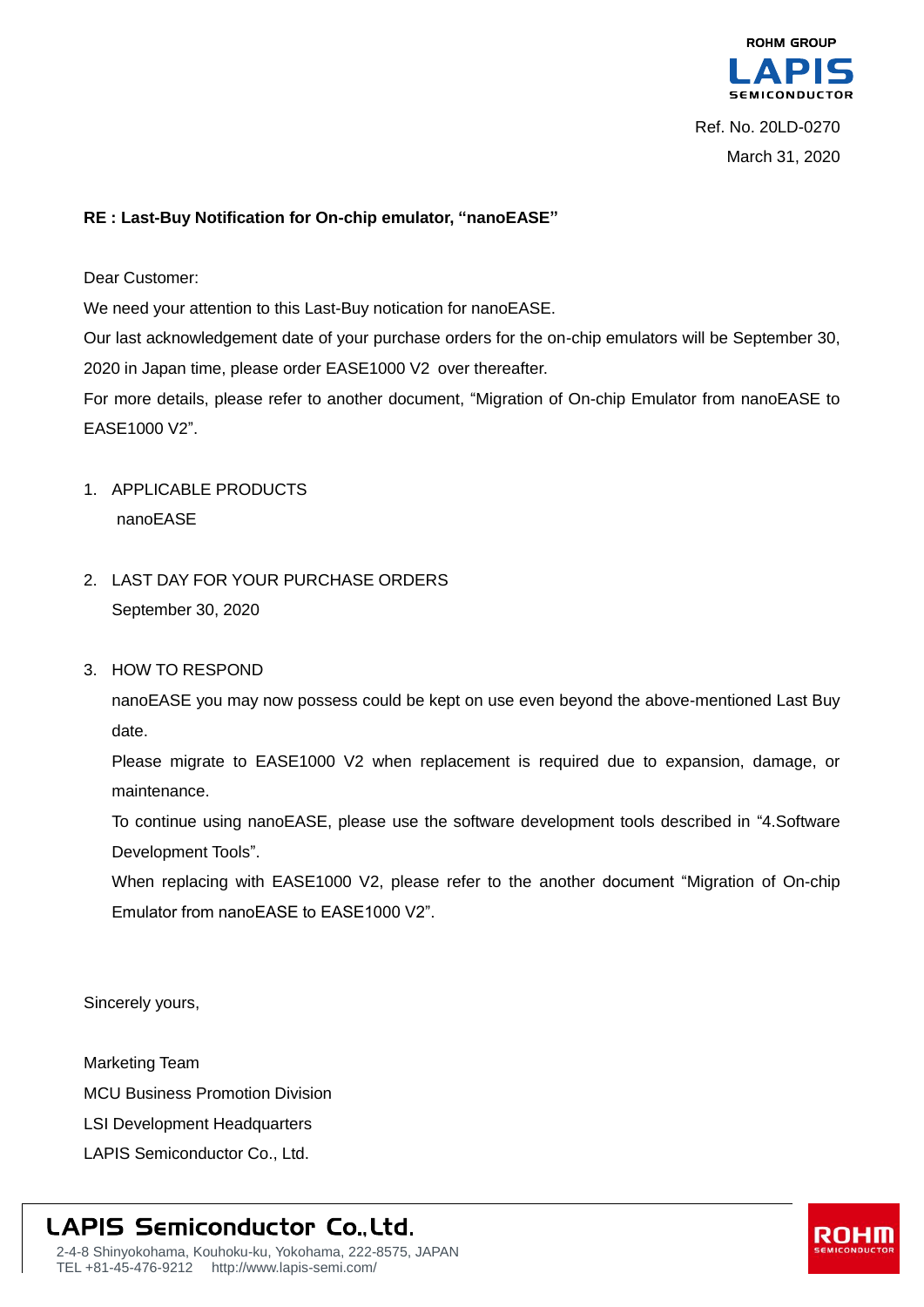

## **RE : Migration of On-chip Emulator from nanoEASE to EASE1000 V2**

Dear Customer:

This document is to explicate a way for you to migrate your on-chip emulator for Lapis original U8/U16 microprocessor from nanoEASE (to cease on sale as of September 30, 2020) toward EASE1000 V2.

# 1. APPLICABLE PRODUCTS nanoEASE

#### 2. HOW TO RESPOND

Please read "3. Applicable target microcontrollers of on-chip emulators" and later, and confirm that you can replace it with your current environment before purchasing EASE1000 V2 and replacing it.

#### 3. APPLICABLE TARGET MICROCONTROLLERS OF ON-CHIP EMULATORS

The following table shows the microcontrollers supported by nanoEASE and EASE1000. EASE1000 V2 can support all microcontrollers that nanoEASE supported.

| On-chip     | U8        |           |           |              | U <sub>16</sub> |           |
|-------------|-----------|-----------|-----------|--------------|-----------------|-----------|
| Emulator    | ML610Q11x | ML610Q10x | ML610Q304 | ML610Q400(*) | ML620Q100       | ML62Q1000 |
|             | ML610Q172 | ML610Q178 | ML610Q359 | ML610Q700    | ML620Q400       |           |
|             | ML610Q173 | ML610Q380 | ML610Q360 |              | ML620Q500       |           |
|             | ML610Q174 |           | ML610Q419 |              |                 |           |
| nanoEASE    | Yes       |           | Yes       |              | Yes             |           |
| EASE1000 V2 | Yes       | Yes       | Yes       | Yes          | Yes             | Yes       |

\* Except ML610Q419

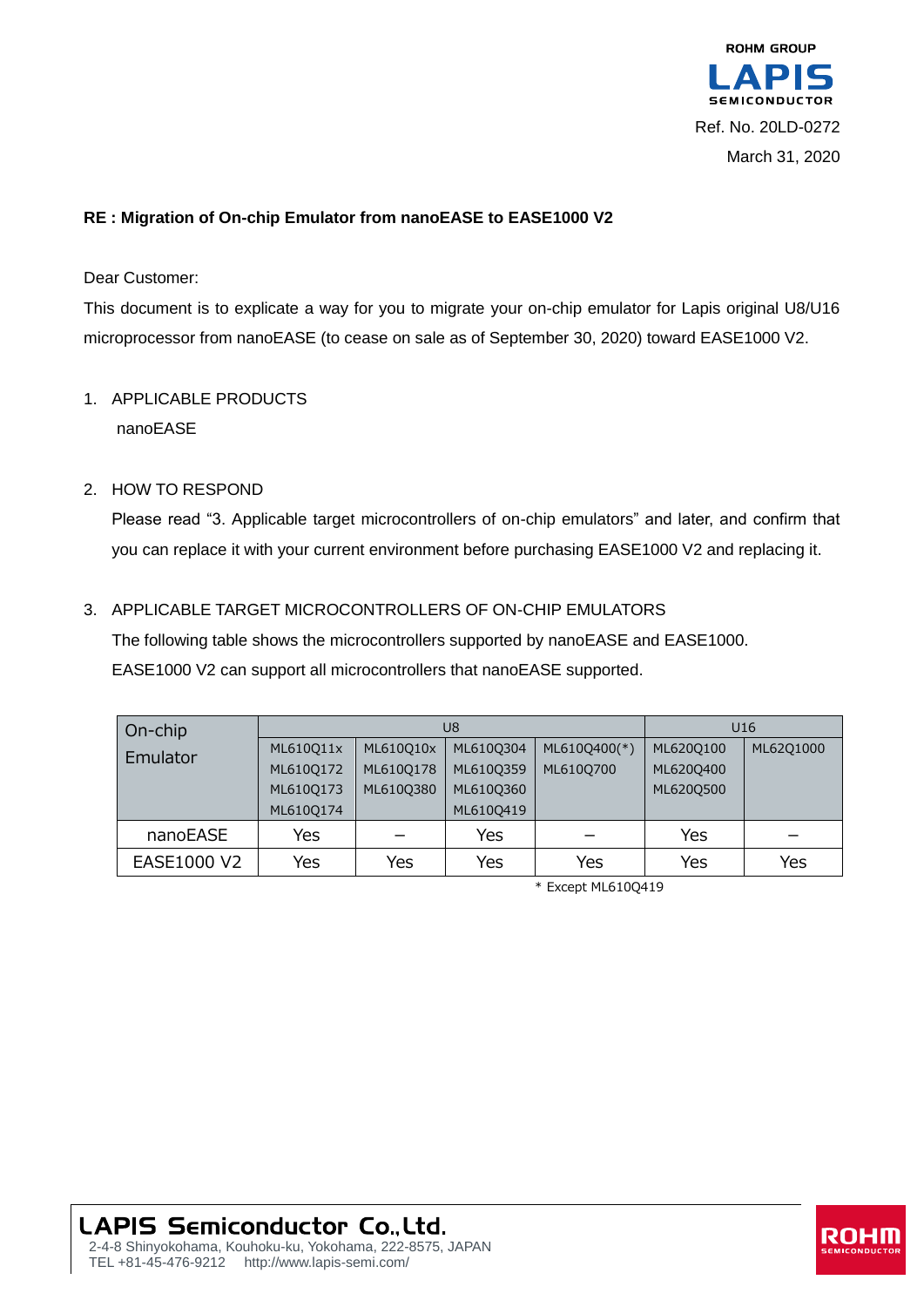

# 4. FLASH WRITER (MWU16, FWuEASE)

EASE1000 V2 can't be used with FWuEASE. Please use MWU16.

MWU16 is installed by downloading the latest development environment (U8 / U16 Development Tools) from our support site and upgrading the version.

| On-chip Emulator | MWU16 | <b>FWUEASE</b> |  |
|------------------|-------|----------------|--|
| nanoEASE         |       | Yes            |  |
| EASE1000 V2      | Yes   |                |  |

#### 5. PHYSICAL DIMENSIONS AND CONNECTORS

Although the external shapes of EASE1000 V2 and nanoEASE are different, there is no difference in the connector position and pin arrangement of the target board.

| Item      | nanoEASE                                      | EASE1000 V2 |  |
|-----------|-----------------------------------------------|-------------|--|
| Interface | 14-pin 2.54mm-pitch connector                 |             |  |
| Connector | Recommended Part Numbers: HIF3FC-14PA-2.54DSA |             |  |

### 6. PINS

The pin names differ between nanoEASE and EASE1000 V2. Before use, check the pin names and pin functions in the EASE1000 V2 User's Manual.

| Pin | nanoEASE       | EASE1000 V2  | <b>Note</b>                                                                                                                                                                                                       |  |
|-----|----------------|--------------|-------------------------------------------------------------------------------------------------------------------------------------------------------------------------------------------------------------------|--|
| No# |                |              |                                                                                                                                                                                                                   |  |
| 3   | N/C            | $V_{PP}$     | EASE1000 V2 supplies voltage from this pin as<br>a power supply for programming to the target<br>LSI flash memory. When replacing from<br>nanoEASE, there is no need to connect this<br>signal to the target LSI. |  |
| 5   | <b>RESET N</b> | RST OUT/SCK  | Although the pin names are different, there is<br>no problem with the same connection as the<br>previous nanoEASE.                                                                                                |  |
|     | TEST           | <b>SDATA</b> | Although the pin names are different, there is<br>no problem with the same connection as the<br>previous nanoEASE.                                                                                                |  |